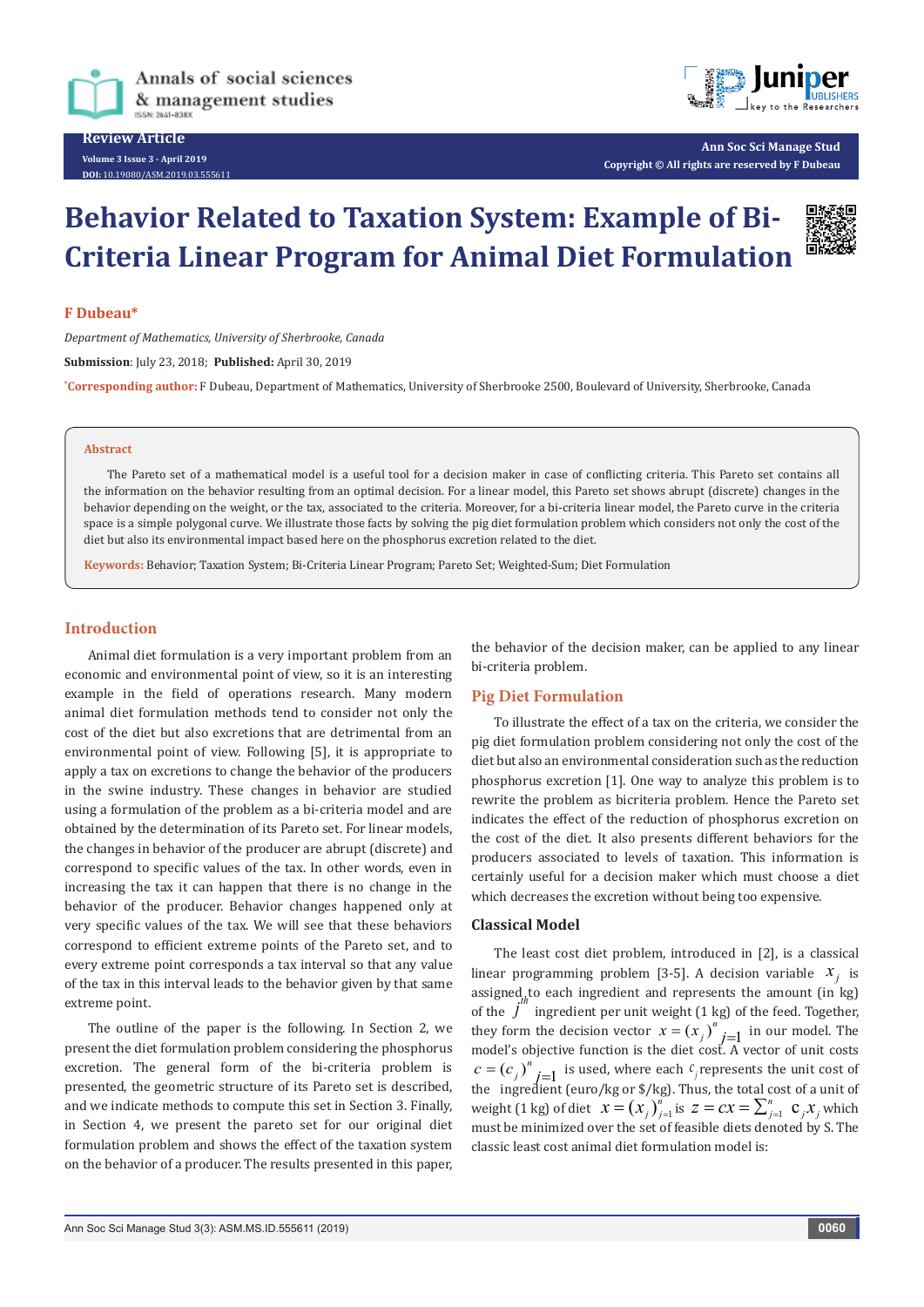$$
(P_{\text{diet}}) \left\{ \text{subject to} \max_{x \in S} = \left\{ x \in R^n | Ax \leq b \text{ et } x \geq 0 \right\} \right\}
$$

The constraints impose some bounds on the quantity of the different ingredients in the diet. For example, a unit of feed is produced (a 1 kg mix), expressed by the constraint  $\sum_{j=1}^{n} x_j = 1$  . Some ingredients, or combinations of ingredients, can be imposed on the diet. These restrictions give rise to equality constraints (=) or inequality constraints ( $\geq$  or  $\leq$ ). More specifically, to satisfy protein requirements, the following constraints are introduced for the L groups of amino acids contained in the ingredients. We set

$$
\sum_{j=1}^{n} a a_{ij}^{dis} x_j \ge b_i^* \quad (l = 1, \dots, L)
$$

where  $aa_{ij}^{dig}$  represents the amount of digestible amino acid *l* contained in a unit of ingredient *j* and  $b_l^*$  is the minimum<br>negative of directible engine acid l required. Finally, the dist must amount of digestible amino acid l required. Finally, the diet must satisfy the digestible phosphorus requirements  $b_{ph}^*$  given by

$$
\sum_{j=1}^n p h_j^{dig} x_j \geq b_{ph}^*
$$

where  $\,ph_j^{dig}\,$  is the amount of digestible phosphorus contained in a unit of ingredient *j* .

#### **Modelling of phosphorus excretion**

Phosphorus excretion is directly related to the excess of phosphorus in the diet. Hence, we must establish the phosphorus content of the diet and consider the parts that is assimilated. The phosphorus content of a unit weight diet  $x = (x_j)_{j=1}^n$ is  $q_{ph} x = \sum_{j=1}^{n} ph_j x_j$  is the amount of phosphorus per unit of ingredient *j*. The amount  $b_{nk}$ *is the the amount* of phosphorus which is digested. In this way the phosphorus excretion  $r_{nk}(x)$  is given by the phosphorus content of the diet from which we remove the amount of phosphorus which is digested  $r_{ph}(x) = q_{ph}x - b_{ph}^*$ 

$$
r_{\scriptscriptstyle ph}(x) = q_{\scriptscriptstyle ph}x - b_{\scriptscriptstyle ph}
$$

Hence, decreasing the phosphorus excretion  $r_{ph}(x)$  is equivalent to decreasing the phosphorus content  $q_{pr}^{\prime} x$  of the diet while maintained fixed the needs  $b_{ph}^*$  in phosphorus.

## **Bi-Criteria Problem: Cost and Phosphorus Excretion**

Since we look for least cost diet while considering the phosphorus excretion, we have two conflicting criteria. The bicriteria linear model is then formulated as follows

$$
(\mathbf{P}_{c,ph})\left\{\begin{matrix} \min\limits_{z_1=\mathrm{cx}}\\ \min\limits_{z_2=q_{ph}}\\ \text{subject to}_{x\in S}\end{matrix}\right.
$$

For this problem, the Pareto curve will indicate the diet cost increase caused by a phosphorus excretion decrease. It will give us the taxation levels producing changes in the behavior of the producer.

**Data**

To illustrate the problem and the method we consider data that represent real situation [1]. The ingredients and their corresponding variables are described in (Table 1, Table 2) contains the entire model together with the values of the technical coefficients of the model.

**Table 1:** List of available ingredients.

| Type                                                                    | Ingredient           | Variable |  |  |  |  |  |  |  |
|-------------------------------------------------------------------------|----------------------|----------|--|--|--|--|--|--|--|
|                                                                         | oats                 | $X_1$    |  |  |  |  |  |  |  |
| Cereals                                                                 | hard wheat           | $X_{2}$  |  |  |  |  |  |  |  |
|                                                                         | corn                 | $X_3$    |  |  |  |  |  |  |  |
|                                                                         | barley               | $X_4$    |  |  |  |  |  |  |  |
|                                                                         | soybean meal         | $X_{5}$  |  |  |  |  |  |  |  |
| Oleaginous                                                              | colza meal           | $X_{6}$  |  |  |  |  |  |  |  |
|                                                                         | meat and bones meal  | $X_{7}$  |  |  |  |  |  |  |  |
| Animal byproducts                                                       | animal fat           | $X_{8}$  |  |  |  |  |  |  |  |
|                                                                         | dicalcique phosphate | $X_q$    |  |  |  |  |  |  |  |
| Minerals                                                                | calcium carbonate    | $X_{10}$ |  |  |  |  |  |  |  |
|                                                                         | sodium chloride      | $X_{11}$ |  |  |  |  |  |  |  |
|                                                                         | L-lysine             | $X_{12}$ |  |  |  |  |  |  |  |
|                                                                         | DL-methione          | $X_{13}$ |  |  |  |  |  |  |  |
| Synthetic amino acids                                                   | L-threonine          | $X_{14}$ |  |  |  |  |  |  |  |
|                                                                         | L-tryptophane        | $X_{15}$ |  |  |  |  |  |  |  |
| Premix                                                                  | fixed quantity 5g/kg | $X_{16}$ |  |  |  |  |  |  |  |
| Table 2: Technical coefficients of the model: $b_{ph}^* = 2$ , 84 g/kg. |                      |          |  |  |  |  |  |  |  |

| Ingredients         |                  |                  |              |          |              |                   |         |              |                           |                            |                                       |          |              |                                       |                                       |             |        |                     |
|---------------------|------------------|------------------|--------------|----------|--------------|-------------------|---------|--------------|---------------------------|----------------------------|---------------------------------------|----------|--------------|---------------------------------------|---------------------------------------|-------------|--------|---------------------|
|                     | $\mathbf{x}_{1}$ | $\mathbf{x}_{2}$ | $X_3$        | $X_4$    | $X_{5}$      | $\mathbf{x}_{_6}$ | $X_{7}$ | $X_{8}$      | $\mathbf{X}_{\mathbf{q}}$ | $\mathbf{x}_{\texttt{10}}$ | $\mathbf{x}_{\scriptscriptstyle{11}}$ | $X_{12}$ | $X_{13}$     | $\mathbf{x}_{\scriptscriptstyle{14}}$ | $\mathbf{x}_{\scriptscriptstyle{15}}$ | $X_{16}$    |        |                     |
|                     | <b>MATRIX A</b>  |                  |              |          |              |                   |         |              |                           |                            |                                       |          |              |                                       | type                                  | $\mathbf b$ |        |                     |
| <b>Total Weight</b> | $\overline{A}$   |                  |              |          |              |                   |         |              | и                         |                            |                                       |          | ٠            |                                       |                                       |             | $=$    |                     |
| Energy              | 2820             | 3310             | 3390         | 3070     | 3520         | 2760              | 2695    | 8281.25      | 0                         |                            | $\theta$                              | 4780     | 5640         | 4120                                  | 6570                                  | $\Omega$    | $\geq$ | 3400 kcal/<br>kg    |
| Sodium              | 0,2              | 0,1              | 0,04         | 0,1      | 0,3          | 0,4               | 8       | $\mathbf{0}$ | 1,8                       | 0,8                        | 395                                   | $\Omega$ | $\Omega$     | $\Omega$                              | $\theta$                              | $\Omega$    | $\geq$ | $1,29$ g/kg         |
|                     | 0,2              | 0,1              | 0,04         | 0,1      | 0,3          | 0,4               | 8       | $\mathbf{0}$ | 1,8                       | 0,8                        | 395                                   | $\theta$ | $\Omega$     | $\Omega$                              | $\theta$                              | $\Omega$    | $\leq$ | $2.5$ g/kg          |
| Calcium             | 0,9              | 0,8              | 0,4          | 0,7      | 3,4          | 8,3               | 76      | $\mathbf{0}$ | 220                       | 385                        | 3                                     | $\Omega$ | $\Omega$     | $\theta$                              | $\theta$                              | $\Omega$    | $\geq$ | $6,66 \text{ g/kg}$ |
| Fixed Ingredient    | $\mathbf{0}$     | $\mathbf{0}$     | $\mathbf{0}$ | $\theta$ | $\mathbf{0}$ | $\theta$          | 0       | $\mathbf{0}$ | $\mathbf{0}$              |                            | $\theta$                              | $\Omega$ | $\mathbf{0}$ | $\mathbf{0}$                          | $\theta$                              |             | $=$    | $0,005$ kg/kg       |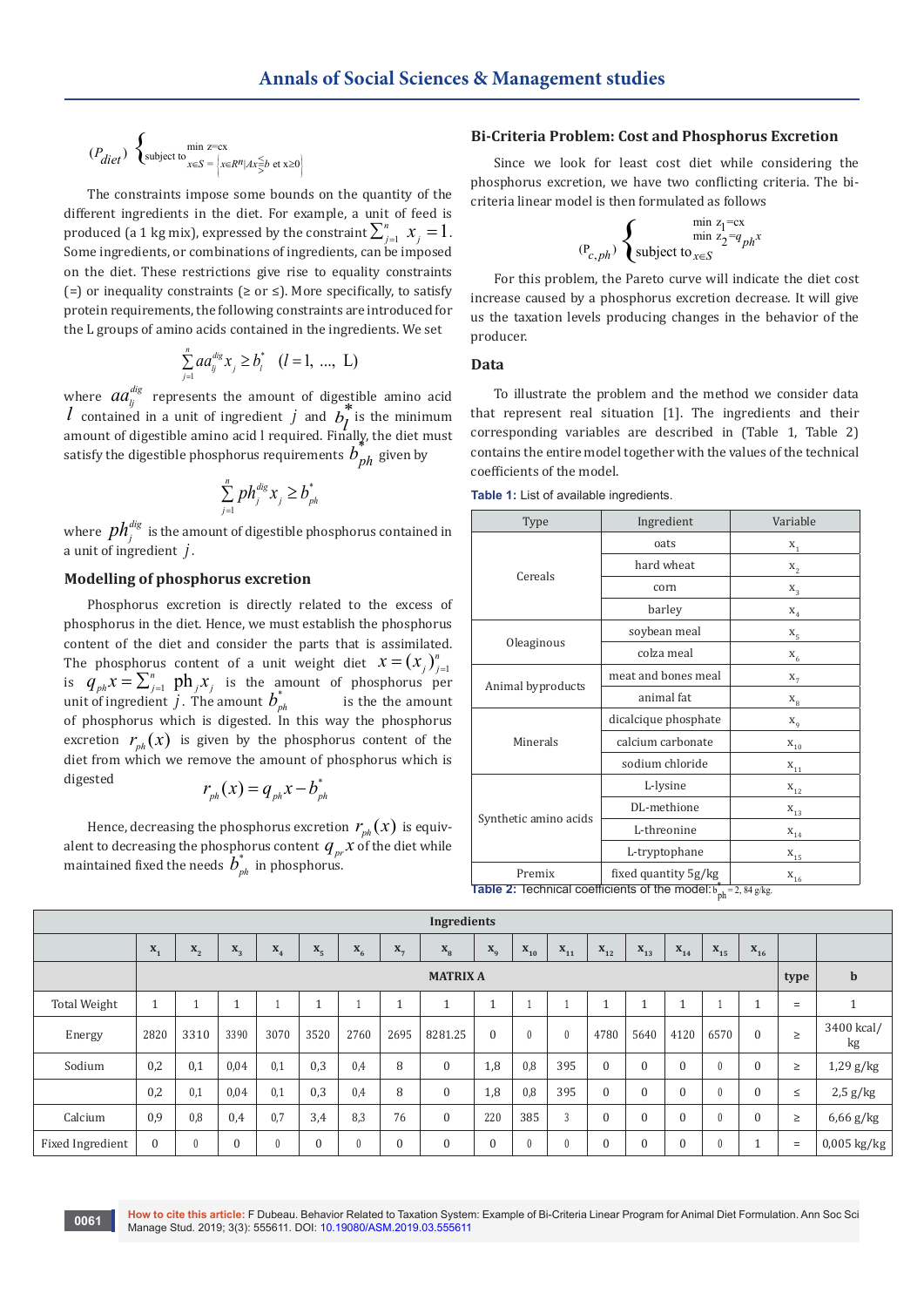# **Annals of Social Sciences & Management studies**

|                                     | $\mathbf{0}$   | $\mathbf{1}$   | $\overline{0}$ | $\mathbf{0}$   | $\mathbf{0}$   | $\mathbf{0}$ | $\overline{0}$ | $\boldsymbol{0}$                                                 | $\boldsymbol{0}$ | $\theta$     | $\mathbf{0}$     | $\overline{0}$   | $\mathbf{0}$ | $\mathbf{0}$     | $\mathbf{0}$     | $\overline{0}$   | $\leq$ | 0,400 kg/kg   |
|-------------------------------------|----------------|----------------|----------------|----------------|----------------|--------------|----------------|------------------------------------------------------------------|------------------|--------------|------------------|------------------|--------------|------------------|------------------|------------------|--------|---------------|
|                                     | $\mathbf{0}$   | $\mathbf{0}$   | $\overline{0}$ | $\theta$       | $\mathbf{0}$   | $\mathbf{0}$ | $\mathbf{1}$   | $\boldsymbol{0}$                                                 | $\boldsymbol{0}$ | $\mathbf{0}$ | $\mathbf{0}$     | $\overline{0}$   | $\mathbf{0}$ | $\theta$         | $\mathbf{0}$     | $\theta$         | $\leq$ | 0,030 kg/kg   |
|                                     | $\theta$       | $\mathbf{0}$   | $\overline{0}$ | $\theta$       | $\theta$       | $\mathbf{0}$ | $\overline{0}$ | $\mathbf{1}$                                                     | $\mathbf{0}$     | $\theta$     | $\mathbf{0}$     | $\overline{0}$   | $\theta$     | $\theta$         | $\mathbf{0}$     | $\Omega$         | $\leq$ | $0,050$ kg/kg |
| Restricted Ingre-<br>dients         | $\mathbf{0}$   | $\mathbf{0}$   | $\mathbf{1}$   | $\mathbf{0}$   | $\overline{0}$ | $\mathbf{0}$ | $\overline{0}$ | $\boldsymbol{0}$                                                 | $\boldsymbol{0}$ | $\mathbf{0}$ | $\mathbf{0}$     | $\overline{0}$   | $\mathbf{0}$ | $\mathbf{0}$     | $\mathbf{0}$     | $\overline{0}$   | $\leq$ | $0,600$ kg/kg |
|                                     | $\theta$       | $\mathbf{0}$   | $\overline{0}$ | $\mathbf{1}$   | $\Omega$       | $\mathbf{0}$ | $\overline{0}$ | $\boldsymbol{0}$                                                 | $\mathbf{0}$     | $\theta$     | $\theta$         | $\overline{0}$   | $\theta$     | $\mathbf{0}$     | $\mathbf{0}$     | $\theta$         | $\leq$ | $0,600$ kg/kg |
|                                     | $\mathbf{1}$   | $\mathbf{0}$   | $\overline{0}$ | $\mathbf{0}$   | $\mathbf{0}$   | $\mathbf{0}$ | $\overline{0}$ | $\boldsymbol{0}$                                                 | $\mathbf{0}$     | $\mathbf{0}$ | $\theta$         | $\overline{0}$   | $\mathbf{0}$ | $\mathbf{0}$     | $\mathbf{0}$     | $\mathbf{0}$     | $\leq$ | $0,250$ kg/kg |
|                                     | $\Omega$       | $\mathbf{0}$   | $\overline{0}$ | $\mathbf{0}$   | $\overline{0}$ | $\mathbf{1}$ | $\overline{0}$ | $\boldsymbol{0}$                                                 | $\boldsymbol{0}$ | $\mathbf{0}$ | $\mathbf{0}$     | $\overline{0}$   | $\mathbf{0}$ | $\mathbf{0}$     | $\mathbf{0}$     | $\mathbf{0}$     | $\leq$ | 0,050 kg/kg   |
| Digestible Ami-<br>no Acids         |                |                |                |                |                |              |                |                                                                  |                  |              |                  |                  |              |                  |                  |                  |        |               |
| Lysine                              | $\overline{7}$ | 2,5            | 1,9            | 2,8            | 24,9           | 13,6         | 25,5           | $\mathbf{0}$                                                     | $\mathbf{0}$     | $\theta$     | $\theta$         | 798              | $\mathbf{0}$ | $\mathbf{0}$     | $\mathbf{0}$     | $\mathbf{0}$     | $\geq$ | 9,73 g/kg     |
| Threonine                           | 5,7            | 2,7            | 2,5            | 2,6            | 15,3           | 10,8         | 16,2           | $\boldsymbol{0}$                                                 | $\boldsymbol{0}$ | $\mathbf{0}$ | $\theta$         | $\overline{0}$   | $\theta$     | 990              | $\mathbf{0}$     | $\mathbf{0}$     | $\geq$ | $6,07$ g/kg   |
| Methionine                          | 2,5            | 1,5            | 1,5            | 1,4            | 5,9            | 6            | $\overline{7}$ | $\boldsymbol{0}$                                                 | $\boldsymbol{0}$ | $\bf{0}$     | $\theta$         | $\overline{0}$   | 990          | $\boldsymbol{0}$ | $\mathbf{0}$     | $\overline{0}$   | $\geq$ | $2,63$ g/kg   |
| Methionine+-<br>Cystine             | 5,3            | 3,7            | 3,3            | 3,4            | 11.6           | 12,6         | 10,4           | $\mathbf{0}$                                                     | $\mathbf{0}$     | $\theta$     | $\theta$         | $\mathbf{0}$     | 990          | $\Omega$         | $\mathbf{0}$     | $\Omega$         | $\geq$ | $5,53$ g/kg   |
| Tryptophane                         | 2,2            | 1,1            | 0,4            | $\mathbf{1}$   | 5,2            | 3,3          | 2,8            | $\boldsymbol{0}$                                                 | $\boldsymbol{0}$ | $\mathbf{0}$ | $\mathbf{0}$     | $\overline{0}$   | $\mathbf{0}$ | $\mathbf{0}$     | 985              | $\overline{0}$   | $\geq$ | $1,77$ g/kg   |
| Isoleucine                          | 5,8            | 3,4            | 2,7            | 2.9            | 18,7           | 10,6         | 13,4           | $\boldsymbol{0}$                                                 | $\boldsymbol{0}$ | $\theta$     | $\theta$         | $\overline{0}$   | $\mathbf{0}$ | $\mathbf{0}$     | $\mathbf{0}$     | $\mathbf{0}$     | $\geq$ | $5,31$ g/kg   |
| Valine                              | 8,7            | $\overline{4}$ | 3,6            | 4,1            | 19,3           | 13,1         | 21,3           | $\boldsymbol{0}$                                                 | $\boldsymbol{0}$ | $\mathbf{0}$ | $\theta$         | $\overline{0}$   | $\mathbf{0}$ | $\mathbf{0}$     | $\mathbf{0}$     | $\mathbf{0}$     | $\geq$ | $6,61$ g/kg   |
| Leucine                             | 10,2           | 6,4            | 9,5            | 5,7            | 29,8           | 18,6         | 31,9           | $\boldsymbol{0}$                                                 | $\boldsymbol{0}$ | $\mathbf{0}$ | $\theta$         | $\overline{0}$   | $\mathbf{0}$ | $\mathbf{0}$     | $\mathbf{0}$     | $\mathbf{0}$     | $\geq$ | 9,84 g/kg     |
| Phenylalanine                       | $\sqrt{ }$     | 4,5            | 3,7            | 4,1            | 20,6           | 10,9         | 18,4           | $\boldsymbol{0}$                                                 | $\boldsymbol{0}$ | $\mathbf{0}$ | $\boldsymbol{0}$ | $\boldsymbol{0}$ | $\mathbf{0}$ | $\mathbf{0}$     | $\mathbf{0}$     | $\mathbf{0}$     | $\geq$ | 5,81 g/kg     |
| Phenylala-<br>nine+Tyrosine         | 12,1           | 7,1            | 6,8            | 6,5            | 34,5           | 18,8         | 29,6           | $\mathbf{0}$                                                     | $\mathbf{0}$     | $\theta$     | $\theta$         | $\overline{0}$   | $\Omega$     | $\Omega$         | $\mathbf{0}$     | $\Omega$         | $\geq$ | $9,12$ g/kg   |
| Histidine                           | 4,3            | 2,2            | 2,1            | 1,8            | 10,9           | 7,4          | 9,5            | $\boldsymbol{0}$                                                 | $\boldsymbol{0}$ | $\bf{0}$     | $\theta$         | $\overline{0}$   | $\mathbf{0}$ | $\mathbf{0}$     | $\mathbf{0}$     | $\overline{0}$   | $\geq$ | $3,11$ g/kg   |
| Arginine                            | 10,7           | 4,7            | 3,5            | $\overline{4}$ | 31,6           | 17,6         | 31             | $\boldsymbol{0}$                                                 | $\boldsymbol{0}$ | $\bf{0}$     | $\boldsymbol{0}$ | $\boldsymbol{0}$ | $\mathbf{0}$ | $\boldsymbol{0}$ | $\mathbf{0}$     | $\overline{0}$   | $\geq$ | $4,55$ g/kg   |
| Non-Essential<br>Amino Acids        | 69             | 54,7           | 36,3           | 46,6           | 206,1          | 144,9        | 254,4          | $\boldsymbol{0}$                                                 | $\mathbf{0}$     | $\theta$     | $\theta$         | $\overline{0}$   | $\mathbf{0}$ | $\mathbf{0}$     | $\mathbf{0}$     | $\mathbf{0}$     | $\geq$ | 72,4 g/kg     |
| Digestible Phos-<br>phorus          | 3,44           | 1,7            | 0,364          | 1,02           | 1,922          | 2,394        | 31,4           | $\boldsymbol{0}$                                                 | 180,4            | 0,2          | $\mathbf{0}$     | $\overline{0}$   | $\theta$     | $\mathbf{0}$     | $\mathbf{0}$     | $\overline{0}$   | $\geq$ | $2,84$ g/kg   |
|                                     |                |                |                |                |                |              |                | <b>Technical Coefficients for Ingredients for each Criterion</b> |                  |              |                  |                  |              |                  |                  |                  |        |               |
| Prices (\$/Kg)                      | 0,242          | 0,321          | 0,32           | 0,288          | 0,455          | 0,317        | 0,532          | 1,236                                                            | 0,906            | 0,08         | 0,198            | 2,808            | 5,75         | 3,75             | 57               | 5,269            |        |               |
| Phosphorus<br>Excretions (G/<br>Kg) | 8,4            | 3,4            | 2,6            | 3,4            | 6,2            | 11,4         | 38,8           | $\boldsymbol{0}$                                                 | 185              | 0,2          | $\boldsymbol{0}$ | $\mathbf{0}$     | $\mathbf{0}$ | $\boldsymbol{0}$ | $\boldsymbol{0}$ | $\boldsymbol{0}$ |        |               |
|                                     |                |                |                |                |                |              |                |                                                                  |                  |              |                  |                  |              |                  |                  |                  |        |               |

## **General Bi-Criteria Linear Program and its Pareto Set**

In this section we present the general formulation of a bicriteria linear problem, and the main results on its Pareto set. We use the link with the parametric analysis to get information on the system of taxation and behavior of the decision maker.

## **Bi-Criteria linear programming problem**

 $\mathfrak{r}$ 

Let us consider the standard form of the bi-criteria linear programming problem [6].

$$
(P)\n\begin{cases}\n\min z_1(x)=c_1x \\
\text{subject to } \n\min z_2(x)=c_2x \\
\text{subject to } \n\max z_1(x)=c_1x\n\end{cases}
$$

where *x* is a column vector in  $\mathbb{R}^n$ , and they  $c_k$ 's( $k = 1, 2$ ) are row vectors in  $\mathbb{R}^n$ . The *feasible set* S in  $\mathbb{R}^n$  is defined by

 ${S} = \{x \in \mathbb{R}^n \mid Ax = b \text{ and } x \ge 0\}$ , where A is a  $(m, n)$ -matrix, and *b* are a column vector in  $\mathbb{R}^n$ . Let C be the  $(2, n)$ -matrix given by

$$
c=\begin{pmatrix}c_1\\c_2\end{pmatrix}.
$$

The feasible set in the criterion space  $\mathbb{R}^2$  is then  $S_c = \{z \in \mathbb{R}^2 \mid z = C_x \text{ for } x \in S\} = CS$ . It is well-known that S and S<sub>c</sub> are polyhedral sets in  $\mathbb{R}^n$  and  $\mathbb{R}^2$  respectively. Throughout this paper we will suppose that the two criteria are lower bounded on S which means that for  $\hat{i} = 1$ , 2 we have

$$
z_i^{\min} = \min \{ z_i(x) = c_i x \mid x \in s \} > -\infty.
$$

## **Pareto set**

A feasible solution  $x \in s$  is an *efficient solution* if and only if it does not exist any other feasible solution  $\bar{x} \in S$  such that (a)  $z_i(x) \le z_i(x)$  for  $i = 1, 2$ , and (b)  $z_i(x) \le z_i(x)$  for at least one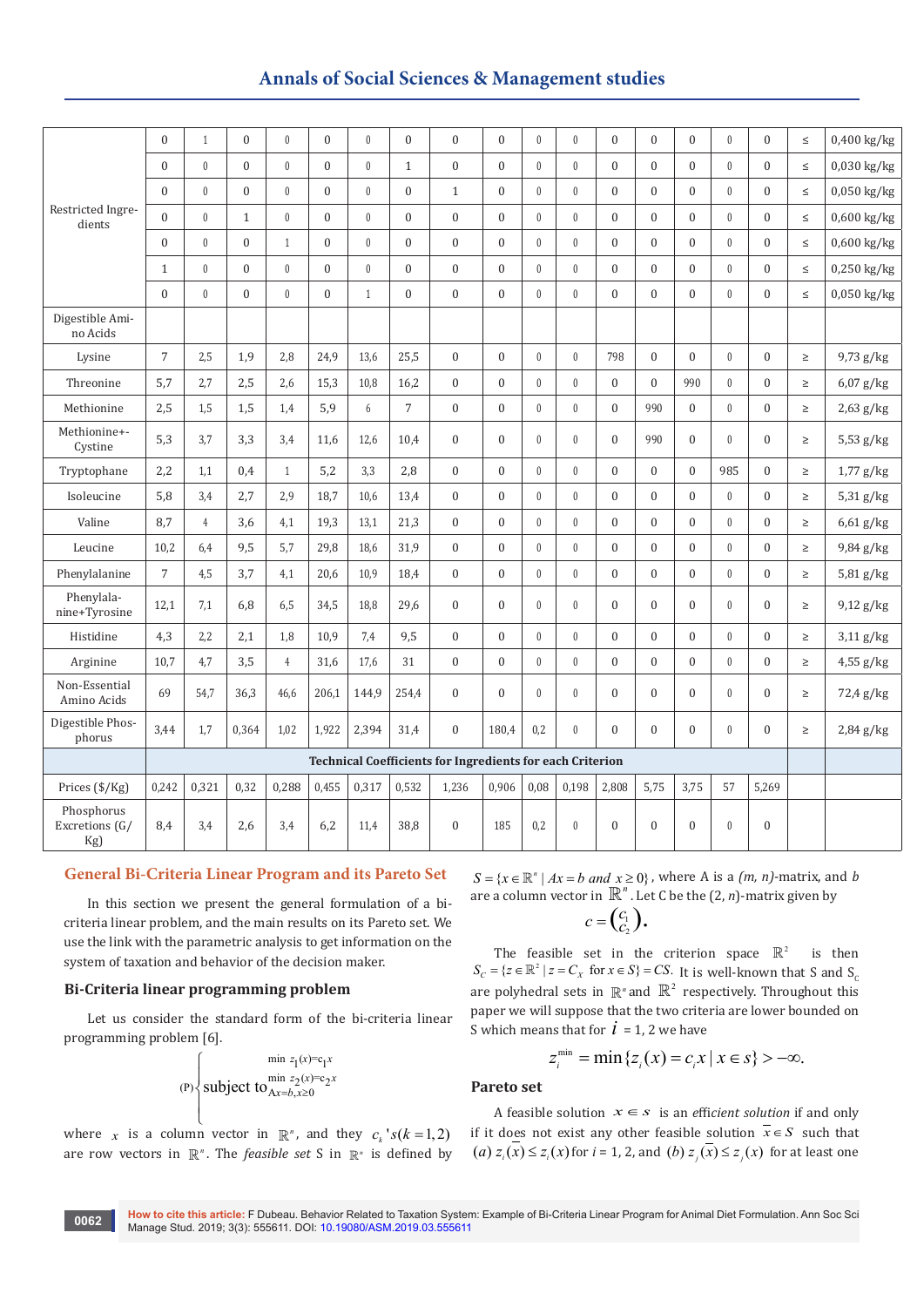*j* ∈{1, 2}. The set of all efficient solutions is called the *e*ffi*ciency* set noted  $\mathcal{E}$ , also called Pareto set. The corresponding set in the criterion space is the set  $\varepsilon_c = c \varepsilon$ .

## **Geometric structure of the pareto set**

Under the assumption that the two cost vectors  $\mathsf{c}_\textsf{1}$  and  $\mathsf{c}_\textsf{2}$  are linearly independent, and using weighted sums, we can replace the bicriteria linear programming problem by a single criterion linear programming problem. We consider  $\lambda \in [0,1]$  and the weightedsum function is

$$
z(x; \lambda) = (1 - \lambda)z_1(x) + \lambda z_2(x) = [(1 - \lambda)c_1 + \lambda c_2]x,
$$

and we consider the single criteria problem for  $\lambda \in [0,1]$ 

$$
(P(\lambda))\left\{\text{subject to}_{x\in S.}\right.\\\min z(x;\lambda)=(1-\lambda)z_1(x)+\lambda z_2(x)=[(1-\lambda)c_1+\lambda c_2]x,
$$

The *value function*  $\varphi(\lambda)$  of  $(P(\lambda))$  is defined by

$$
\varphi(\lambda) = \min \ \{z(x;\lambda) \,|\, x \in s\}.
$$

From [8] we have

$$
\varepsilon = \bigcup_{\lambda \in (0,1)} \arg \min_{x \in S} z(x; \lambda).
$$

Hence the efficiency set  $\varepsilon$  in the decision space is a connected set and is the union of faces, edges and vertices of *S* . This set may be quite complex due to the high dimension of the decision space. On the other side  $\varepsilon$ , which is the image in  $\mathbb{R}^2$  of  $\mathcal E$  by a linear transform, is a much simpler set.

 Since we have assumed that both criteria are lower bounded on  $\int$ , it follows that  $\mathcal{E}_e$  is a simple compact polygonal line. Indeed, in that case  $\mathcal{E}_{c}$  is the union of a finite number L of segments  $[Q_{l-1}, Q_l]$ 

$$
\varepsilon_c = \bigcup_{l=1}^L \bigg[ Q_{l-1}, Q_l \bigg]
$$

where

 $[Q_{l-1}, Q_l] = \{ Q \in \mathbb{R}^2 \mid Q = (1 - \sigma)Q_{l-1} + \sigma Q_l \text{ for } \sigma \in [0,1] \},$ 

and such that

$$
(Q_{i-1},Q_i)\cap (Q_{i-1},Q_i)=\emptyset \ \ if \ \ l\neq i,
$$

with

 $[Q_{l-1}, Q_l] = \{ Q \in \mathbb{R}^2 \mid Q = (1 - \sigma)Q_{l-1} + \sigma Q_l \text{ for } \sigma \in (0,1) \},$ 

To each segment is associated a weight  $\lambda_{l-1,l}$  such that the vector  $(1 - \lambda_{l-1,l}, \lambda_{l-1,l})'$  is orthogonal to the segment  $[Q_{l-1}, Q_l]$  in  $\mathbb{R}^2$ . To each point *Q* of  $\varepsilon$  is associated an interval  $\Lambda$ (*Q*) defined by

$$
\Lambda(Q)=\begin{cases} [\lambda,\overline\lambda_i]\\ [\lambda_{i-1},\lambda_{i-1}] & \text{ if } Q\textsf{=Q}_i\\ [\lambda_{i-1},\lambda_{i-1}] & \text{ if } Q\textsf{=Q}_{(i-1)},Q_i) \end{cases} \qquad \text{(l=0, ....., L)},
$$

where

$$
\begin{cases} \frac{\lambda}{\lambda_{l-1}} = 0, \\ \frac{\lambda_{l-1}}{\lambda_{l}} = \frac{\lambda_{l}}{\lambda_{l}} = \lambda_{l-1,l} \quad \text{for } l = 1, \dots, L, \\ 0, \overline{\lambda_{l}} = 1, \end{cases}
$$

With  $\overline{\lambda}$ *l* −  $\lambda$ <sub>*i*</sub> > 0 *for l* = 0,...*L*. More mathematical details are given in [7].

## **Link to parametric analysis**

The parametric analysis is based on the weighted sum given by

$$
\tilde{z}(x;\mu)=z_{1}(x)+\mu z_{2}(x)
$$

for  $\mu \in [0, +\infty)$ , which can represent a tax on the second criteria. The value function in this case is defined by

$$
\tilde{\varphi}(\mu) = \min \ \{\tilde{z}(x;\mu) \,|\, x \in s\}.
$$

We could consider the single criteria problem for  $\mu \geq 0$ 

$$
(P(\mu)) \begin{cases} \min \tilde{z}(x;\mu)=z_1(x)+\mu z_2(x)=(c_1+\mu c_2)x \\ \text{subject to } x \in S. \end{cases}
$$

Since  $\lambda$  and  $\mu$  are related by the formulae

$$
\lambda = \frac{\mu}{1 + \mu} \text{ and } \mu = \frac{\lambda}{1 + \lambda},
$$

to the efficient extreme points  $\{Q_l\}_{l=0}^L$  on the efficiency set  $\mathcal{E}_\mathcal{C}$  we associate to these extreme points the following intervals for the parameter  $\mu$ 

$$
\tilde{\Lambda}(Q) = \begin{cases} [\mu_i, \overline{\mu}_i] & \text{if Q=Q_i} \\ [\mu_{i-1,i}, \mu_{i-1,i}] & \text{if Q=Q_{i-1},Q_i) } \end{cases} \qquad (l = 0, ...., L),
$$

where

$$
\begin{cases}\n\underline{\mu}_{0} = 0 \\
-\frac{\mu_{l-1} - \mu_{l-1,l}}{\mu_{l-1} - \mu_{l-1,l}} & \text{for } l=1, \dots, L, \\
\mu_{L} = +\infty.\n\end{cases}
$$

 enough is to observe that the behavior (extreme point) change In many applications, the parameter  $\mu$  is in fact a taxe over the the second criteria (for a minimization problem). Interesting only for the critical values  $\mu_{l-1,l}$  of the parameter  $\mu$ . Indeed when  $\mu$ increases and its value passes through  $\mu_{l-1,l}$ , the behavior moves from the extreme point  $Q_{\text{}+1}$  to the extreme point  $Q_{\text{l}}$ . Moreover, any level of taxes  $\mu$  strictly between the values  $\mu_{i-1,i} = \mu_i$  and  $\mu$ <sub>*l*,*l*+1</sub> =  $\mu$ *l* gives the same behavior described by the extreme point  $Q_i$ 

#### **Software**

Several methods exist for computing the Pareto set of a bicriteria linear program, for example [7,8]. We have developed our own method which requires only elementary results from a linear program solver [9]. It has been programmed in MATLAB and uses Linprog as the linear program solver.

## **Back to Pig Diet Formulation: Cost and phosphorus excretion**

Let us come back to our bi-criteria linear model

$$
\exp\left\{\n\begin{array}{c}\n\min z_1 = cx \\
\min z_2 = q_{ph}x\n\end{array}\n\right.
$$
\n
$$
(P_{c,ph})
$$
 subject to 
$$
x \in S
$$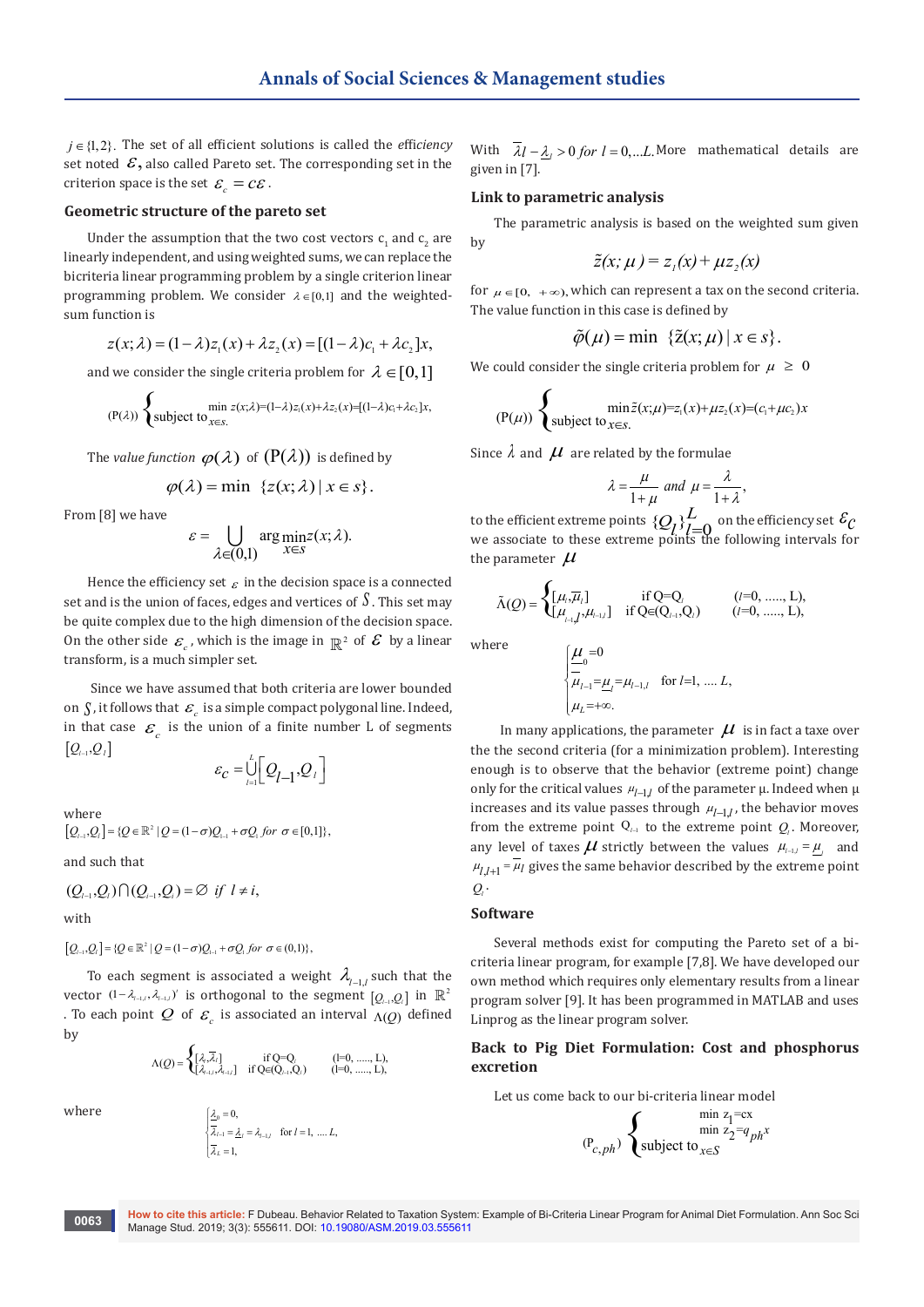Its two associated parametric models are

$$
(P_{c,ph}(\lambda))\begin{cases}\min_{z(x;\lambda)=(1-\lambda)z_1(x)+\lambda z_2(x)=[(1-\lambda)c+\lambda q_{ph}]x,\\ \text{subject to}\_{x\in S}.\end{cases}
$$

 $(P_{c,ph}(\mu))$   $\begin{cases} \min \tilde{z}(x;\mu)=z_1(x)+\mu z_2(x)=(c_1+\mu q_{ph})x \\ \text{subject to } x \in S. \end{cases}$  $\mu$ )  $\begin{cases} \min \tilde{z}(x;\mu)=z_1(x)+\mu z_2(x)=(c_1+\mu z_1) \text{subject to } x \in S. \end{cases}$  $\tilde{z}$ 

Its Pareto curve contains all the information for optimal decision considering the level of taxation. (Table 3) presents the efficient extreme points in the criterion space while the Pareto curve is sketched in (Figure 1). For this problem, the algorithm detects *L* = 22 segments and 23 extreme points. A total of 45 calls to a linear program software was required [9].



| <b>Table 3:</b> Efficient extreme points in the criterion space $\mathbb{R}^2$ for (P(c, ph)), and the corresponding taxes. |  |
|-----------------------------------------------------------------------------------------------------------------------------|--|
|-----------------------------------------------------------------------------------------------------------------------------|--|

|                |                               | <b>Taxation system</b> |                      |                              |                     |         |
|----------------|-------------------------------|------------------------|----------------------|------------------------------|---------------------|---------|
|                | $\frac{\lambda_l}{\lambda_l}$ | $\overline{\lambda}_l$ | $z_{l, \text{cost}}$ | $zl$ , phosphorus execretion | $\underline{\mu}_l$ | $\mu_l$ |
|                |                               |                        | $\frac{\sqrt{2}}{2}$ | g/kg                         |                     |         |
| $\mathbf{0}$   | $\mathbf{0}$                  | 0.00428                | 0.40062              | 6.21226                      | $\mathbf{0}$        | 0.0043  |
| $\mathbf{1}$   | 0.00428                       | 0.00452                | 0.40072              | 6.18977                      | 0.0043              | 0.00454 |
| $\overline{2}$ | 0.00452                       | 0.00456                | 0.40164              | 5.98711                      | 0.00454             | 0.00458 |
| 3              | 0.00456                       | 0.005                  | 0.40196              | 5.91713                      | 0.00458             | 0.00502 |
| 4              | 0.005                         | 0.00528                | 0.40219              | 5.87162                      | 0.00502             | 0.00531 |
| 5              | 0.00528                       | 0.00628                | 0.4031               | 5.69979                      | 0.00531             | 0.00632 |
| 6              | 0.00628                       | 0.00708                | 0.40365              | 5.61223                      | 0.00632             | 0.00713 |
| $\overline{7}$ | 0.00708                       | 0.00783                | 0.40379              | 5.59297                      | 0.00713             | 0.00789 |
| 8              | 0.00783                       | 0.00919                | 0.404                | 5.56609                      | 0.00789             | 0.00927 |
| 9              | 0.00919                       | 0.01003                | 0.40541              | 5.41416                      | 0.00927             | 0.01013 |
| 10             | 0.01003                       | 0.01458                | 0.40601              | 5.35505                      | 0.01013             | 0.01479 |
| 11             | 0.01458                       | 0.02357                | 0.40633              | 5.33336                      | 0.01479             | 0.02414 |
| 12             | 0.02357                       | 0.09694                | 0.40798              | 5.26498                      | 0.02414             | 0.10734 |
| 13             | 0.09694                       | 0.11478                | 0.41768              | 5.17458                      | 0.10734             | 0.12967 |
| 14             | 0.11478                       | 0.12931                | 0.42351              | 5.12967                      | 0.12967             | 0.14852 |
| 15             | 0.12931                       | 0.14182                | 0.42429              | 5.1244                       | 0.14852             | 0.16526 |

**How to cite this article:** F Dubeau. Behavior Related to Taxation System: Example of Bi-Criteria Linear Program for Animal Diet Formulation. Ann Soc Sci Manage Stud. 2019; 3(3): 555611. DOI: [10.19080/ASM.2019.03.555611](http://dx.doi.org/10.19080/ASM.2019.03.555611
)<br>Manage Stud. 2019; 3(3): 555611. DOI: 10.19080/ASM.2019.03.555611